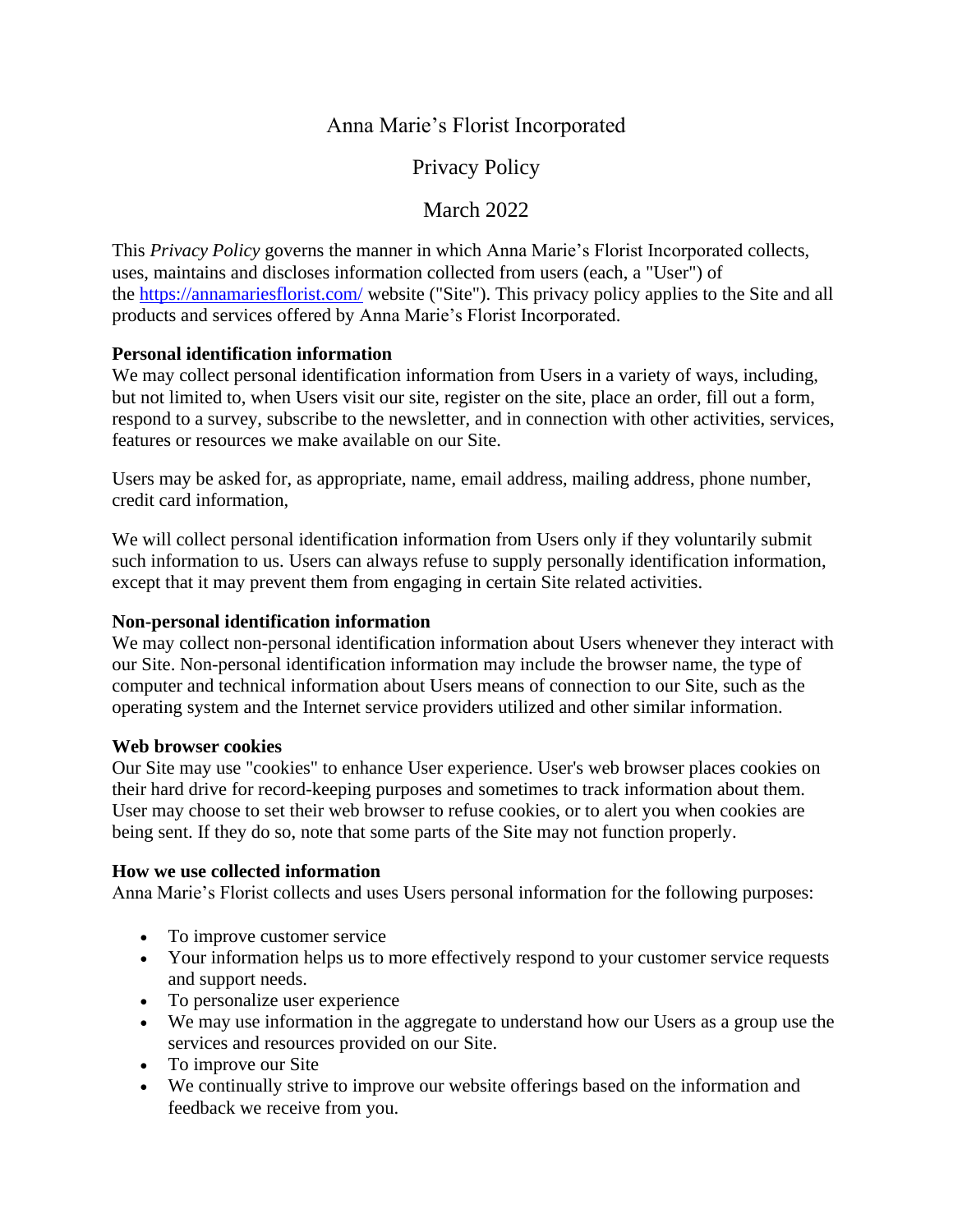- To process transactions
- We may use the information Users provide about themselves when placing an order only to provide service to that order. We do not share this information with outside parties except to the extent necessary to provide the service.
- To administer a content, promotion, survey or other Site feature
- To send Users information they agreed to receive about topics we think will be of interest to them.
- To send periodic emails
- The email address Users provide for order processing, will only be used to send them information and updates pertaining to their order. It may also be used to respond to their inquiries, and/or other requests or questions. If User decides to opt-in to our mailing list, they will receive emails that may include company news, updates, related product or service information, etc. If at any time the User would like to unsubscribe from receiving future emails, we include detailed unsubscribe instructions at the bottom of each email or User may contact us via our Site.

## **How we protect your information**

Wix provides us with the online e-commerce platform that allows us to sell our products to you. Your data is stored through Wix's data storage, databases and the general Wix application. Your data is stored on a secure server behind a firewall.

#### **Sharing your personal information**

We do not sell, trade, or rent Users personal identification information to others. We may share generic aggregated demographic information not linked to any personal identification information regarding visitors and users with our business partners, trusted affiliates and advertisers for the purposes outlined above. We may use third party service providers to help us operate our business and the Site or administer activities on our behalf, such as sending out newsletters or surveys. We may share your information with these third parties for those limited purposes provided that you have given us your permission.

## **Third party websites**

Users may find advertising or other content on our Site that link to the sites and services of our partners, suppliers, advertisers, sponsors, licensors and other third parties. We do not control the content or links that appear on these sites and are not responsible for the practices employed by websites linked to or from our Site. In addition, these sites or services, including their content and links, may be constantly changing. These sites and services may have their own privacy policies and customer service policies. Browsing and interaction on any other website, including websites which have a link to our Site, is subject to that website\'s own terms and policies.

## **Advertising**

Ads appearing on our site may be delivered to Users by advertising partners, who may set cookies. These cookies allow the ad server to recognize your computer each time they send you an online advertisement to compile non personal identification information about you or others who use your computer. This information allows ad networks to, among other things, deliver targeted advertisements that they believe will be of most interest to you. This privacy policy does not cover the use of cookies by any advertisers.